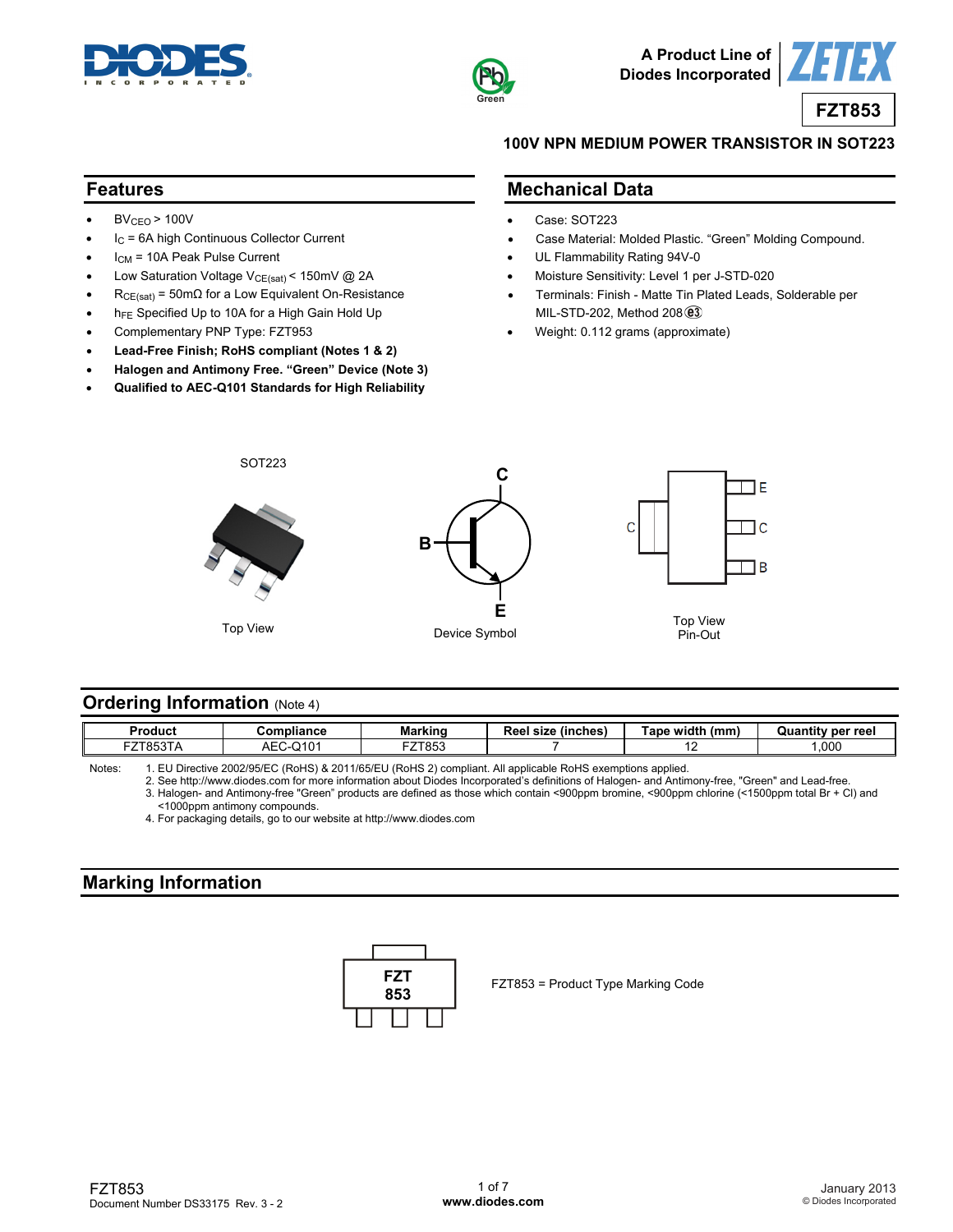



## **Maximum Ratings** (@T<sub>A</sub> = +25°C, unless otherwise specified.)

| <b>Characteristic</b>        | Symbol                 | Value | Unit |
|------------------------------|------------------------|-------|------|
| Collector-Base Voltage       | V <sub>CHO</sub>       | 200   |      |
| Collector-Emitter Voltage    | <b>V<sub>CEO</sub></b> | 100   |      |
| <b>Emitter-Base Voltage</b>  | V <sub>EBO</sub>       |       |      |
| Continuous Collector Current |                        |       |      |
| <b>I Peak Pulse Current</b>  | <b>ICM</b>             | 10    |      |

# **Thermal Characteristics** (@TA = +25°C, unless otherwise specified.)

| Characteristic                          | Symbol   | Value                    | Unit        |       |  |
|-----------------------------------------|----------|--------------------------|-------------|-------|--|
| Power Dissipation                       | (Note 5) |                          | 3.0<br>24   | W     |  |
| Linear derating factor                  | (Note 6) | $P_D$                    | 1.6<br>12.8 | mW/°C |  |
| (Note 5)                                |          | $R_{\theta}$ JA          | 42          |       |  |
| Thermal Resistance, Junction to Ambient | (Note 6) | $\mathsf{R}_{\theta}$ JA | 78          | °C/W  |  |
| Thermal Resistance Junction to Lead     | (Note 7) | $R_{\theta$ JL           | 8.84        |       |  |
| Operating and Storage Temperature Range | Гл. Tsтg | $-55$ to $+150$          | °C.         |       |  |

### **ESD Ratings** (Note 8)

| en rietio<br>.acteristic                                          | `vmbo.                   | Value      | Unit | <b>JEDEC</b><br>Class |
|-------------------------------------------------------------------|--------------------------|------------|------|-----------------------|
| -<br>-<br>ı Bodv Model<br>: Discharge<br>⊃static∴<br>Human<br>Her | <b>HBM</b><br><b>ESP</b> | 8.000      |      | 3B                    |
| - -<br>-<br>Machine Model<br>ostatic Discharge<br>Hec             | <b>MM</b><br>ren<br>ᆮᇰᄂ  | $\geq 400$ |      |                       |

Notes: 5. For a device surface mounted on 25mm X 25mm FR4 PCB with high coverage of single sided 1 oz copper, in still air conditions; device measured when operating in steady state condition.

6. Same as note (5), except the device is mounted on 50mm X 50mm single sided 2oz weight copper.

7. Thermal resistance from junction to solder-point (at the end of the collector lead).

8. Refer to JEDEC specification JESD22-A114 and JESD22-A115.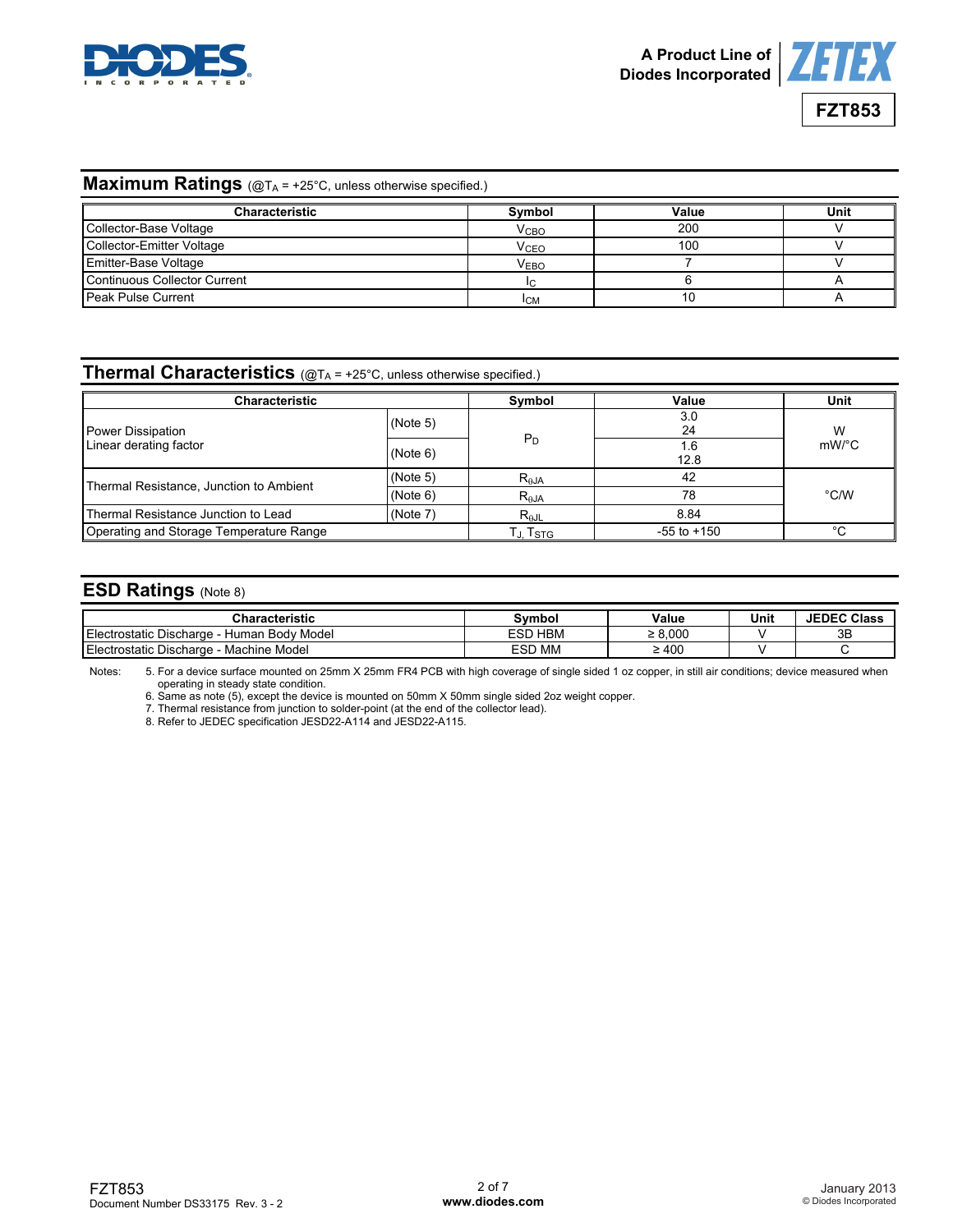



# **Thermal Characteristics and Derating Information**

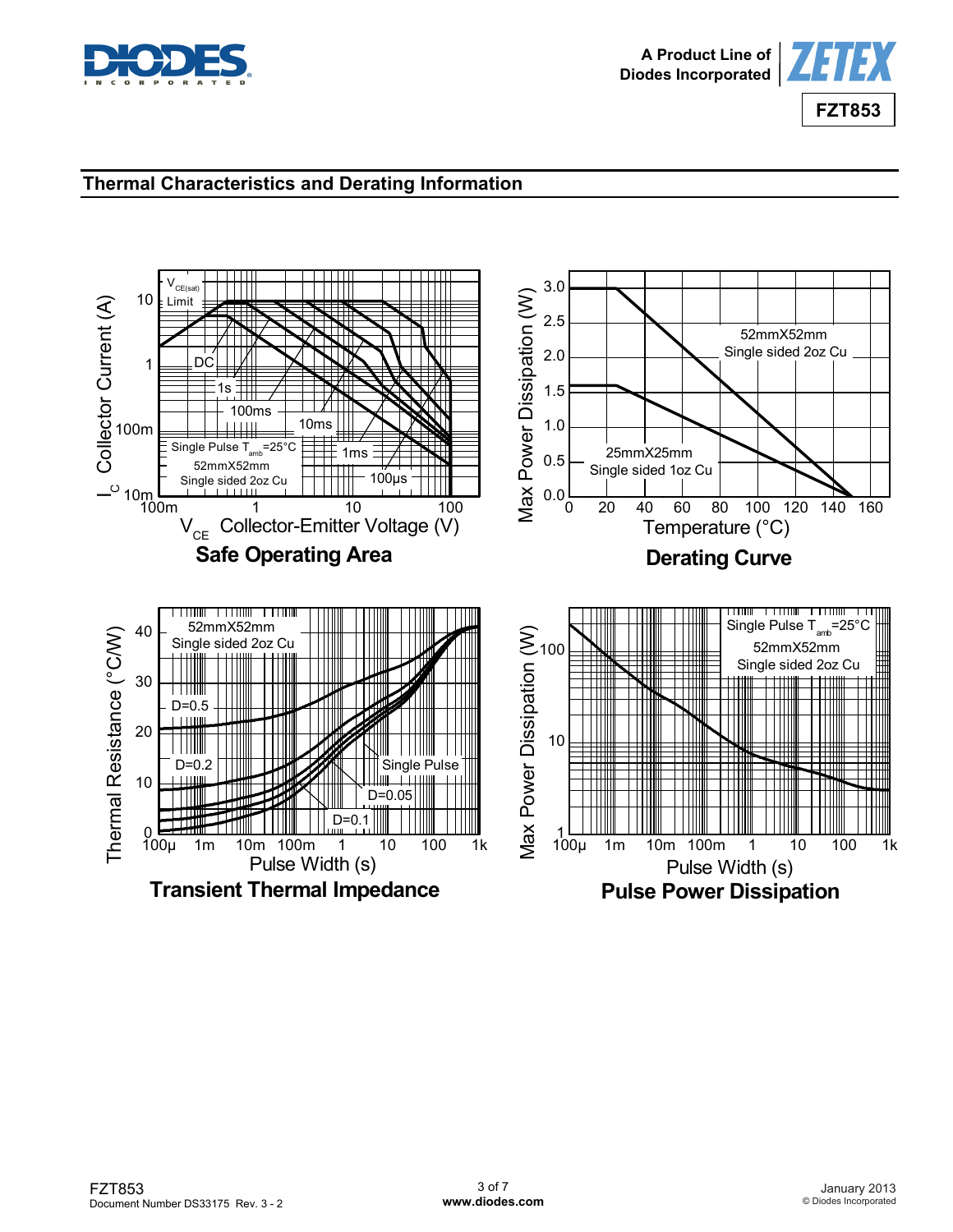



# **Electrical Characteristics** (@TA = +25°C, unless otherwise specified.)

| <b>Characteristic</b>                         | Symbol                  | Min                      | Typ   | Max               | Unit       | <b>Test Condition</b>                                                            |  |
|-----------------------------------------------|-------------------------|--------------------------|-------|-------------------|------------|----------------------------------------------------------------------------------|--|
| Collector-Base Breakdown Voltage              | BV <sub>CBO</sub>       | 200                      | 300   |                   | $\vee$     | $I_C = 100 \mu A$                                                                |  |
| Collector-Emitter Breakdown Voltage           | <b>BV<sub>CER</sub></b> | 200                      | 300   | $\qquad \qquad -$ | $\vee$     | $I_C = 1\mu A$ , $R_B \le 1k\Omega$                                              |  |
| Collector-Emitter Breakdown Voltage (Note 9)  | $BV_{\text{CEO}}$       | 100                      | 120   | $\equiv$          | $\vee$     | $IC$ = 1mA                                                                       |  |
| Emitter-Base Breakdown Voltage                | BV <sub>EBO</sub>       | 7                        | 8.1   | $\equiv$          | $\vee$     | $I_{E} = 100 \mu A$                                                              |  |
| Collector Cut-off Current                     | I <sub>CBO</sub>        | -<br>-                   | $<$ 1 | 10                | nA<br>μA   | $V_{CB}$ = 150V<br>$V_{CB}$ = 150V, T <sub>A</sub> = +100°C                      |  |
| Collector Cut-off Current                     | <b>ICER</b>             | -                        | $<$ 1 | 10                | nA<br>μA   | $V_{CB}$ = 150V, $R_B \leq 1k\Omega$<br>$V_{CB}$ = 150V, T <sub>A</sub> = +100°C |  |
| Emitter Cut-off Current                       | <b>IEBO</b>             | Ξ.                       | $<$ 1 | 10                | nA         | $V_{EB} = 6V$                                                                    |  |
|                                               |                         | 100                      | 200   |                   |            | $IC$ = 10mA, $VCE$ = 2V                                                          |  |
|                                               |                         | 100                      | 200   | 300               |            | $I_C = 2A$ , $V_{CE} = 2V$                                                       |  |
| DC Current Gain (Note 9)                      | $h_{FE}$                | 50                       | 100   | $\equiv$          |            | $I_{C} = 4A$ , $V_{CE} = 2V$                                                     |  |
|                                               |                         | 20                       | 30    |                   |            | $I_C = 10A$ , $V_{CE} = 2V$                                                      |  |
|                                               |                         | ÷.                       | 14    | 50                |            | $I_C = 100 \text{mA}$ , $I_B = 5 \text{mA}$                                      |  |
| Collector-Emitter Saturation Voltage (Note 9) | VCE(sat)                |                          | 100   | 150               | mV         | $I_C = 2A$ , $I_B = 100mA$                                                       |  |
|                                               |                         | -                        | 250   | 340               |            | $I_C = 5A$ , $I_B = 500mA$                                                       |  |
| Base-Emitter Saturation Voltage (Note 9)      | V <sub>BE(sat)</sub>    | $\overline{\phantom{0}}$ | 1050  | 1250              | mV         | $I_C = 5A$ , $I_B = 500mA$                                                       |  |
| Base-Emitter Turn-On Voltage (Note 9)         | V <sub>BE(on)</sub>     | Ξ.                       | 900   | 1100              | mV         | $I_{C}$ = 5A, $V_{CE}$ = 2V                                                      |  |
| Current Gain-Bandwidth Product (Note 9)       | $f_T$                   | $\overline{\phantom{0}}$ | 130   | $\qquad \qquad -$ | <b>MHz</b> | $I_C = 100 \text{mA}$ , $V_{CF} = 10 V$ ,<br>$f = 50MHz$                         |  |
| Output Capacitance (Note 9)                   | $C_{\alpha b\alpha}$    | Ξ.                       | 35    | $\equiv$          | pF         | $V_{CB}$ = 10V, f = 1MHz                                                         |  |
| <b>Switching Times</b>                        | $t_{on}$                | ÷                        | 50    |                   |            | $I_C = 1A$ , $V_{CC} = 10V$ ,                                                    |  |
|                                               | $t_{off}$               |                          | 1650  |                   | ns         | $I_{B1} = -I_{B2} = 100 \text{mA}$                                               |  |

Notes: 9. Measured under pulsed conditions. Pulse width ≤ 300µs. Duty cycle ≤ 2%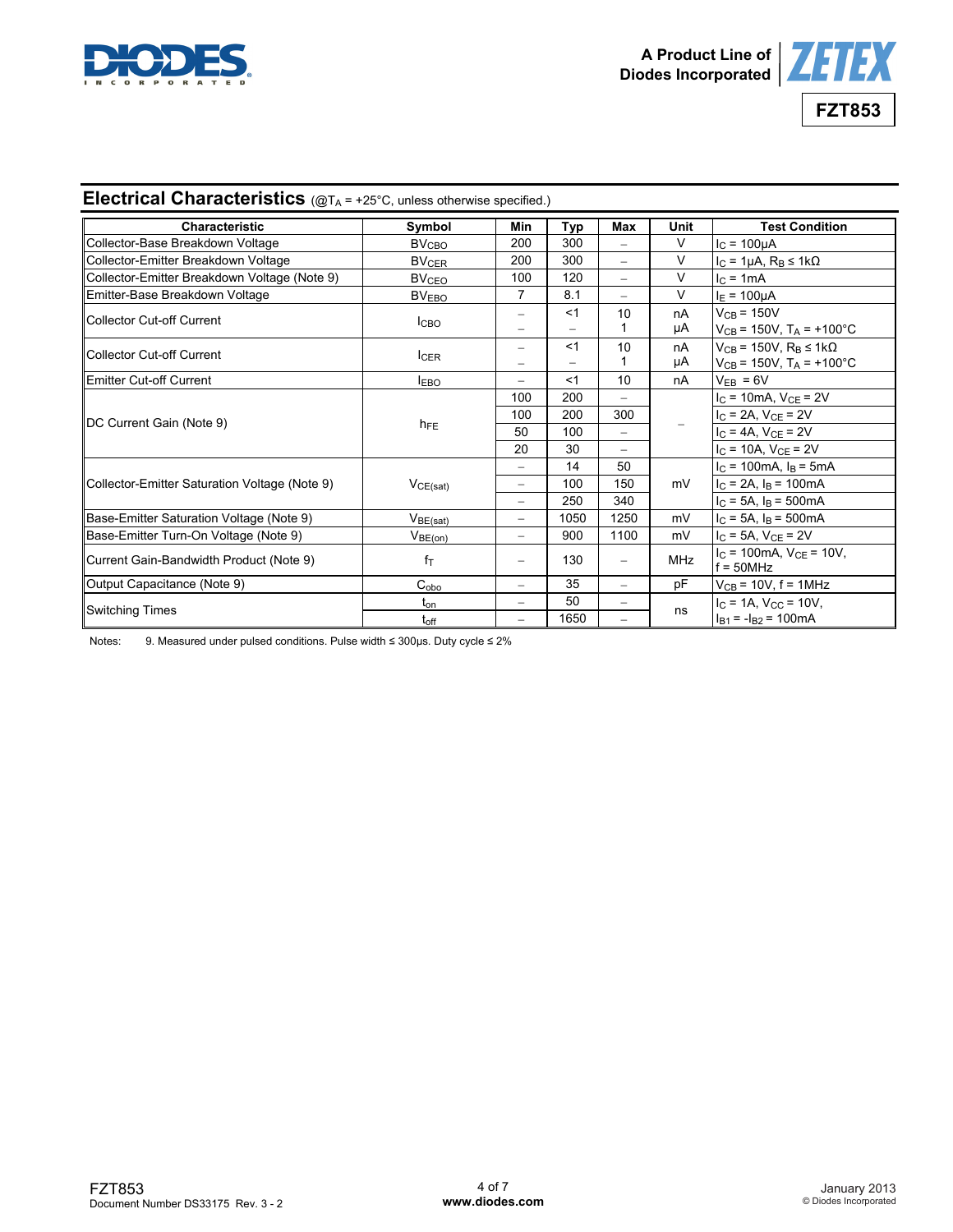



# **Typical Electrical Characteristics** (@TA = +25°C, unless otherwise specified.)

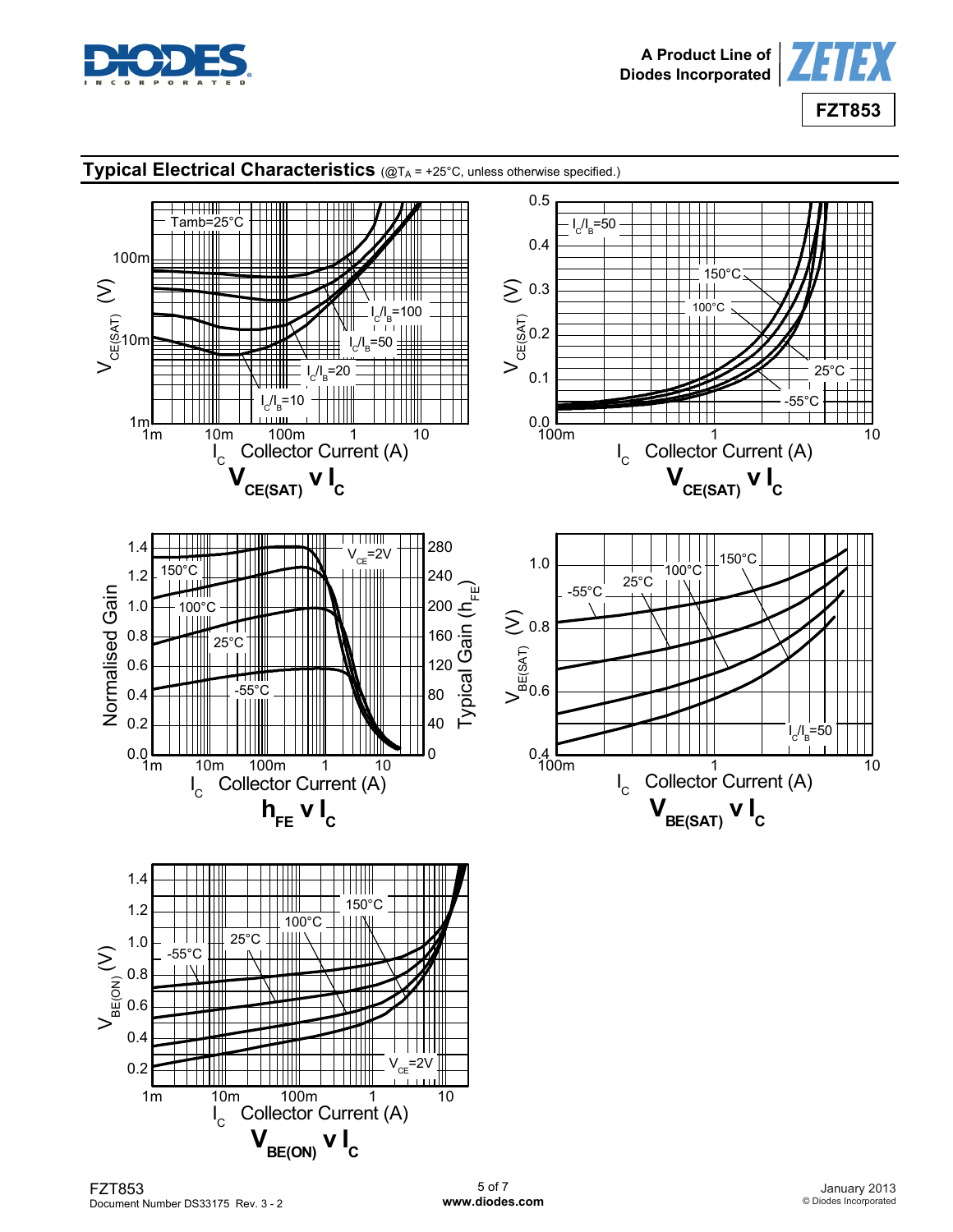



# **Package Outline Dimensions**

Please see AP02002 at [http://www.diodes.com/datasheets/ap02002.pdf fo](http://www.diodes.com/datasheets/ap02002.pdf)r latest version.



# **Suggested Pad Layout**

Please see AP02001 at [http://www.diodes.com/datasheets/ap02001.pdf fo](http://www.diodes.com/datasheets/ap02001.pdf)r the latest version.



| <b>Dimensions</b> | Value (in mm) |
|-------------------|---------------|
| Χ1                | 3.3           |
| <b>X2</b>         | 12            |
| Υ1                | 1.6           |
| Υ2                | 1.6           |
| C1                | 6.4           |
| C2                | 23            |